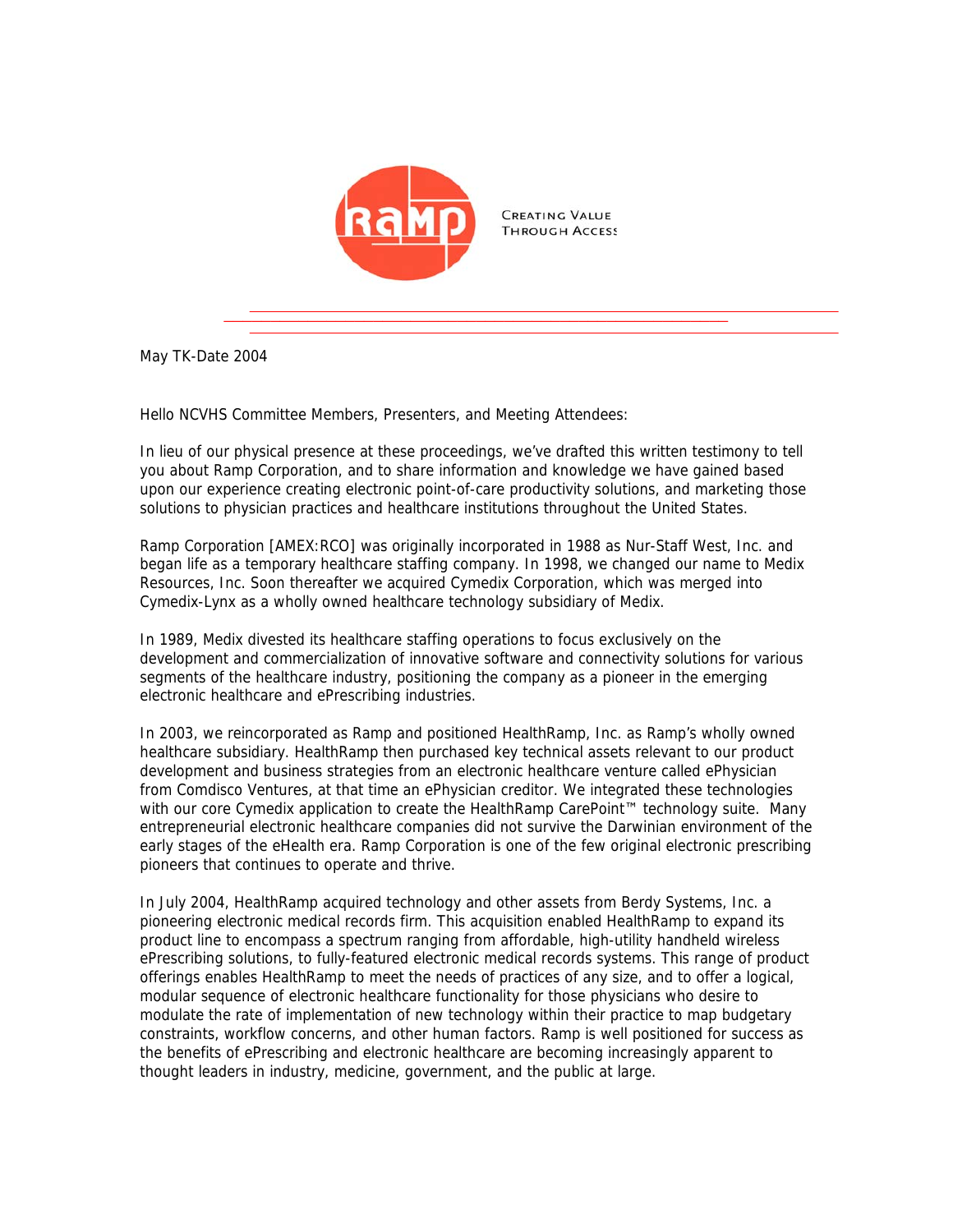HealthRamp is focused on providing physicians and other healthcare providers with low-cost, user-friendly, point-of-care technologies – such as ePrescribing – that improve medical practice productivity and enhance patient safety. Our easily-implemented, low-cost wireless, point-of-care technologies readily integrate with the existing practice management system and the office staff workflow – unlike many contemporary electronic medical records systems that are expensive to purchase, cumbersome to deploy, and complex to use.

Traditionally, physicians in the United States readily adopt the latest clinical technologies, and most physicians utilize a practice management system. However, deployment of information technology within the practice has tended to lag well behind the enterprise at large, and in particular, adoption of ePrescribing technology has been slow – despite its benefits. According to eHealth Initiative's 2003 report, "Electronic Prescribing: Toward Maximum Value and Rapid Adoption", only somewhere between 5% and 18% of physicians are estimated to be using electronic prescribing systems. By offering a wireless form factor that maps to the physicians' mobile work style, elegant user interface mechanics, and effortless integration with widelydeployed practice management systems – thus offering a compelling alternative to the traditional script pad - HealthRamp can accelerate the rate of adoption of ePrescribing technology.

Since we began actively marketing our CarePoint ePrescribing solution to physicians in 2003, we have acquired a vast body of knowledge about physician attitudes toward electronic prescribing in particular, and electronic healthcare in general. We recognize that an effective electronic healthcare solution requires the cooperation, integration, and interoperability of numerous entities. Toward that end, HealthRamp has formed critical technical, business, and trade alliances with electronic healthcare stakeholders including RxHub, Medco Health Solutions, Express Scripts, Inc., WellPoint Pharmacy Management, Lab Corp., the Greater NY Health Care Facilities Association, and the Washington DC-based eHealth Initiative. We believe our collective institutional knowledge of ePrescribing, technical capabilities, knowledge of physician practice dynamics, and ability to integrate with relevant healthcare entities provide us with the necessary foundation to help drive the establishment and adoption of electronic prescribing standards.

Before physicians can fully appreciate any specific electronic prescribing solution, they need to be educated about electronic prescribing in general - including information about its features, benefits, costs, and relevant standards, regulations, and safeguards governing its use.

Unfortunately, misinformation about electronic prescribing is rampant. Consider the dilution of Standards for Electronic Prescribing on its way to passage in late 2003. While the final version of the Medicare Prescription Drug Improvement and Modernization Act of 2003 was being hammered out, Standards for Electronic Prescribing encountered significant physician resistance, and lost much of its bite in response to that resistance. In the original draft, it called for Medicare officials to establish electronic prescribing standards by 1/1/06, and included provisions mandating doctors to write electronic prescriptions for all Medicare patients starting in 2007 (except in emergencies and other special circumstances.) The final version of the *Standards for* Electronic Prescribing called for the development and adoption of ePrescribing standards, but made the use of ePrescribing itself voluntary.

Physician resistance to ePrescribing, according to an AP article on the subject, derives from misconceptions about the cost and technology. Absent any supporting data, many physicians conclude that that the cost of ePrescribing is so egregious that forced adoption would lead them to bankruptcy. This belief is far from accurate.

Take HealthRamp's CarePoint e-prescribing technology by way of example: preliminary implementation and integration with the existing practice management system is provided by HealthRamp for free, and physicians pay only \$39.95 per month for ongoing use. Minimally,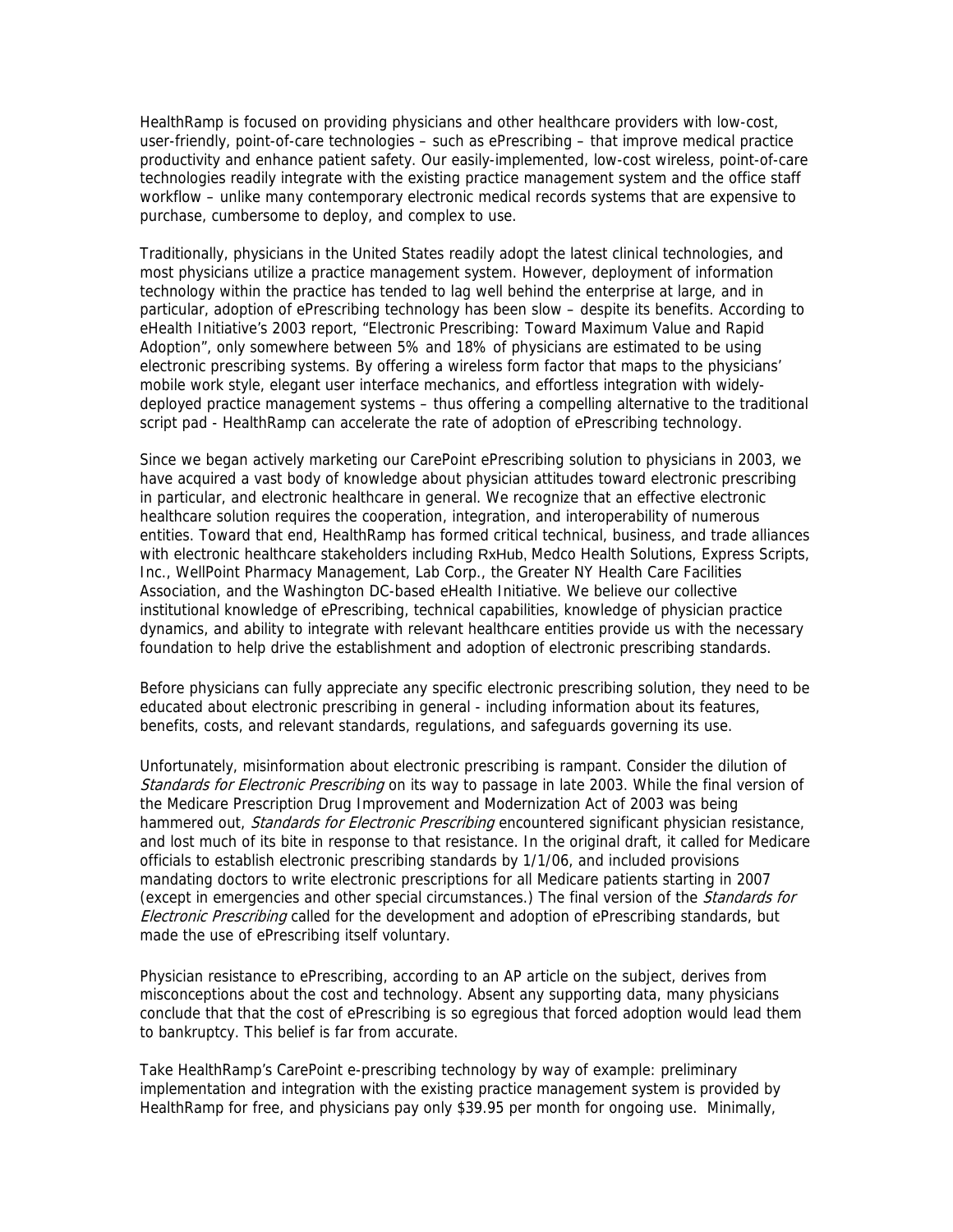physicians can use a dial-up Internet connection (~\$20/month) with a computer running Microsoft's Internet Explorer. For best results for use at the point-of-care, physicians need to purchase a WiFi-enabled PDA (at a one-time cost of about \$300), a WiFi access point (~\$70), and a broadband Internet connection (~\$30/month).

A consideration that we believe will significantly impact the rate of physician adoption of ePrescribing technology is the establishment and adoption of ePrescribing standards that integrate with the existing practice environment and physician clinical workflow, rather than forcing physicians to adopt methodologies that primarily serve the outside interests of ePrescribing vendors and other third-party organizations.

For one, this means providing physicians with clinical information at the point-of-care in a manner that assists in the clinical decision-making process, but does not compel a particular treatment decision. Physicians do not want to be constrained in what they can or cannot do with regard to a prescription. To be accepted and adopted, ePrescribing standards must always permit the physician to exercise individual clinical judgment – including allowing them the ability to override data provided by the ePrescribing system.

Electronic prescribing standards must provide for access to the files of all insurance companies. Without this access, physicians attempting to replace their current prescribing approach will find themselves hindered by technologies that do not apply to their entire patient population, thus forcing redundant or parallel efforts. In addition, to ensure patient privacy, ePrescribing standards must require that electronic prescribing vendors are fully HIPAA-compliant in all aspects of the electronic prescribing process.

It is essential that ePrescribing solutions provide caregivers with access to all of the information necessary to write prescriptions that are as accurate and risk-free as possible. This means standardizing the categories of information made available to physicians at the point of care.

These categories of critical information include:

- Comprehensive patient medication history, regardless of origin (via PBM integration)
- Patient clinical information (allergies, diagnoses, vital statistics)
- Drug utilization review (drug-to-drug, drug-to-allergy, drug-to-condition)
- Comprehensive drug reference information of all FDA-approved medications

Electronic prescribing standards should provide for functionality that goes well beyond the basics to deliver substantial increases in medical practice efficiency and patient safety. In our experience, this means the secure electronic transmission of prescriptions to the retail pharmacy of the patient's choice, and prescription renewal support from request to completion. Additionally, access to patient-specific formulary information at the point-of-care will ensure that the most cost-effective prescription is written, and reduce patient confusion about prescription costs at the retail pharmacy.

We also believe that other stakeholders benefiting from electronic prescribing technology - such as PBMs, pharmaceutical companies, insurance companies, and the government - should offer financial incentives to its adoption and use, including subsidies and reductions in malpractice insurance.

The ultimate benchmark of success for ePrescribing standards will be how well and how quickly they ultimately result in the adoption of ePrescribing by Medicare physicians. We fervently believe this will be determined by how closely the final standards align with the current physician environment, how easy they are to adopt, and, finally, how effective they are in enabling electronic prescribing that increases practice efficiency and improves patient safety.